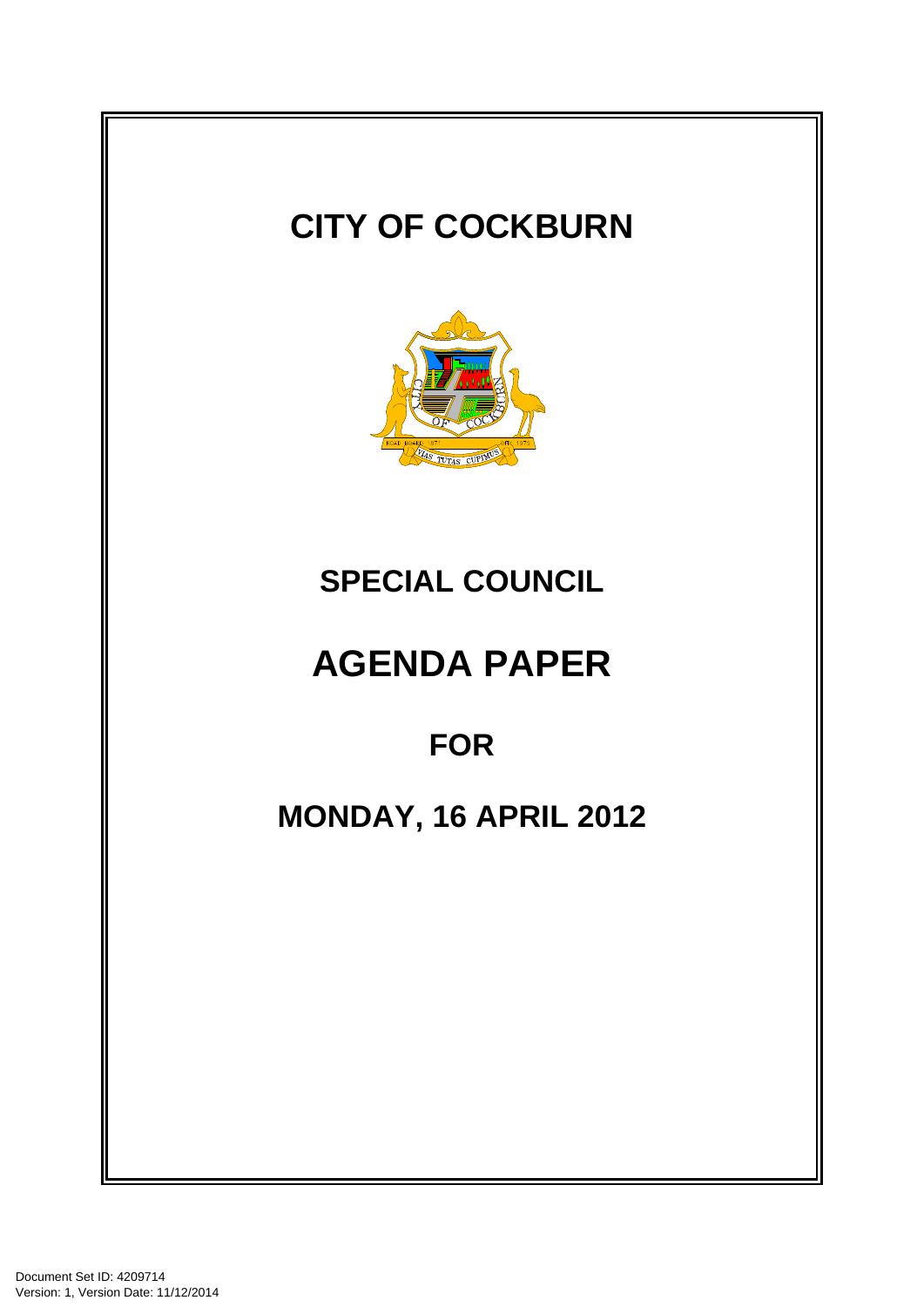# **CITY OF COCKBURN**

## **SUMMARY OF AGENDA TO BE PRESENTED TO THE SPECIAL COUNCIL MEETING TO BE HELD ON MONDAY, 16 APRIL 2012 AT 7:00 PM**

# **Page**

÷

| $\mathbf{1}$ . |                                                                                                                     |  |
|----------------|---------------------------------------------------------------------------------------------------------------------|--|
| 2.             | APPOINTMENT OF PRESIDING MEMBER (IF REQUIRED)1                                                                      |  |
| 3.             | DISCLAIMER (TO BE READ ALOUD BY PRESIDING MEMBER)1                                                                  |  |
| $\mathbf{4}$ . | ACKNOWLEDGEMENT OF RECEIPT OF WRITTEN DECLARATIONS OF<br>FINANCIAL INTERESTS AND CONFLICT OF INTEREST (BY PRESIDING |  |
| 5.             |                                                                                                                     |  |
| 6.             |                                                                                                                     |  |
| 7 <sub>1</sub> | DECLARATION BY COUNCILLORS WHO HAVE NOT GIVEN DUE<br>CONSIDERATION TO MATTERS CONTAINED IN THE BUSINESS1            |  |
| 8              |                                                                                                                     |  |
| 9.             |                                                                                                                     |  |
|                | (SCM 16/04/2012) - SOUTHERN METROPOLITAN REGIONAL<br>9.1                                                            |  |
| 10.            | (SCM 24/10/2011) - RESOLUTION OF COMPLIANCE (SECTION 3.18(3),                                                       |  |
| 11.            |                                                                                                                     |  |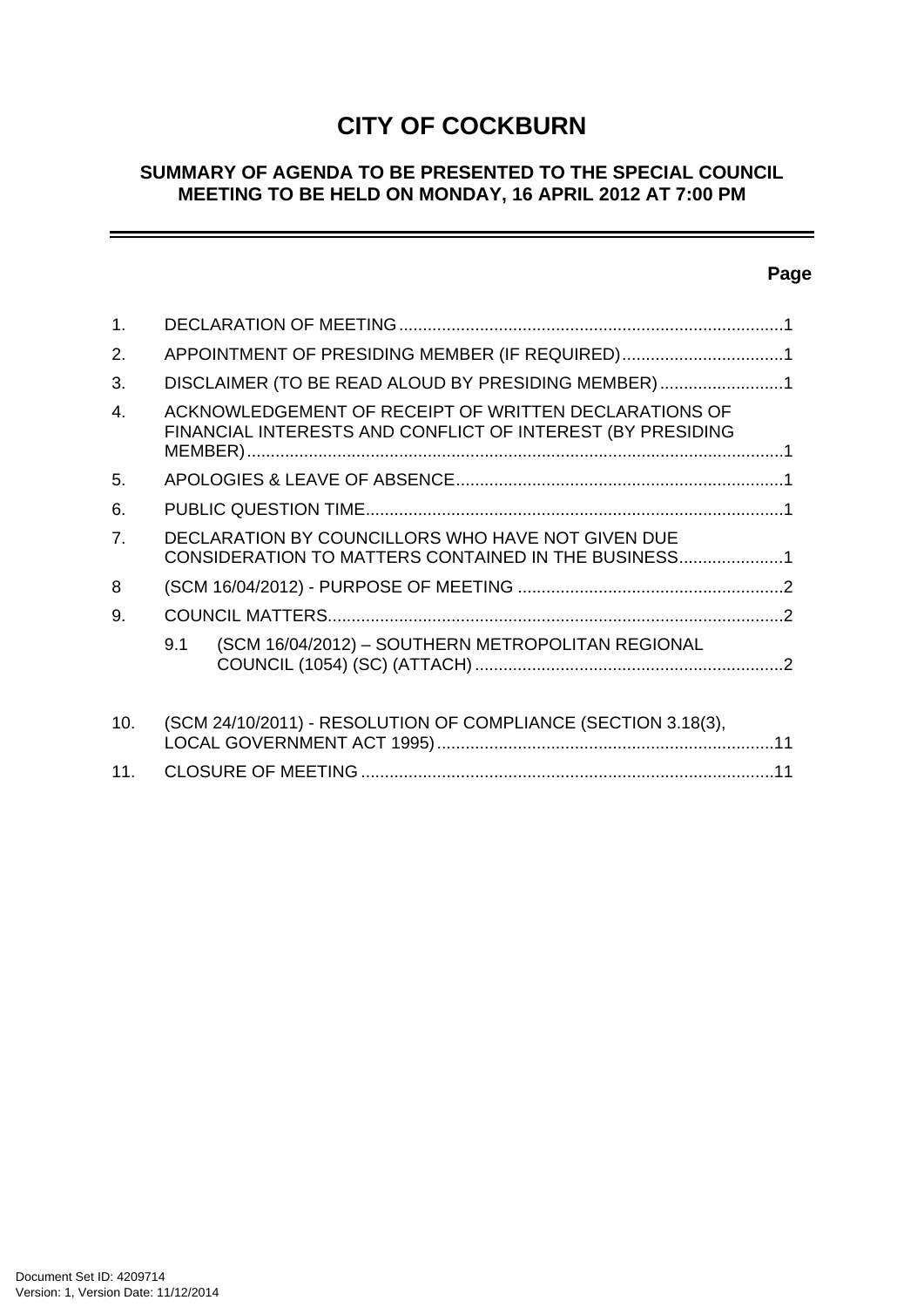# **CITY OF COCKBURN**

# **AGENDA TO BE PRESENTED TO THE SPECIAL COUNCIL MEETING TO BE HELD ON MONDAY, 16 APRIL 2012 AT 7:00 PM**

## **1. DECLARATION OF MEETING**

## **2. APPOINTMENT OF PRESIDING MEMBER (If required)**

## **3. DISCLAIMER (To be read aloud by Presiding Member)**

Members of the public, who attend Council Meetings, should not act immediately on anything they hear at the Meetings, without first seeking clarification of Council's position. Persons are advised to wait for written advice from the Council prior to taking action on any matter that they may have before Council.

## **4. ACKNOWLEDGEMENT OF RECEIPT OF WRITTEN DECLARATIONS OF FINANCIAL INTERESTS AND CONFLICT OF INTEREST (by Presiding Member)**

## **5. APOLOGIES & LEAVE OF ABSENCE**

## **6. PUBLIC QUESTION TIME**

## **7. DECLARATION BY COUNCILLORS WHO HAVE NOT GIVEN DUE CONSIDERATION TO MATTERS CONTAINED IN THE BUSINESS**

## **8 (SCM 24/10/2011) - PURPOSE OF MEETING**

The purpose of the meeting is to consider the City of Cockburn's ongoing support of the Southern Metropolitan Regional Council.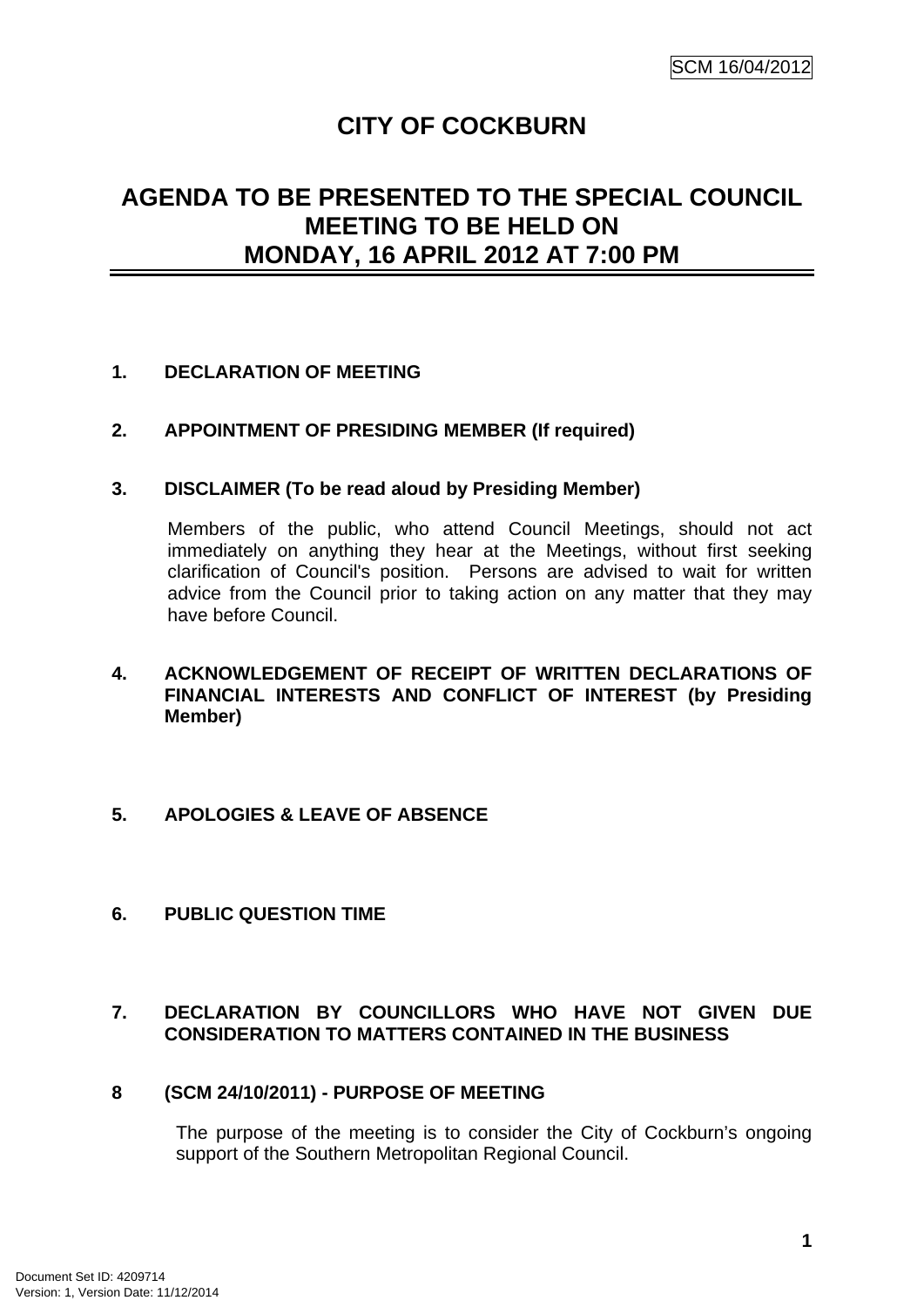## **9. COUNCIL MATTERS**

## **9.1 (SCM 16/04/2012) - SOUTHERN METROPOLITAN REGIONAL COUNCIL (1054) (SC) (ATTACH)**

#### **RECOMMENDATION**

That Council:

- (1) not seek to initiate the wind-up of the RRRC project at this time;
- (2) endorse the SMRC's application for an amended operating licence for the RRRC;
- (3) support the lodgement of an appeal to the new licence for the RRRC; and
- (4) provide ongoing financial support to the SMRC through the provision of income to meet its operating expenses, with the form of this payment being delegated to the City's Chief Executive to resolve, but not to exceed the amount of \$791,622.

## **COUNCIL DECISION**

#### **Background**

The Southern Metropolitan Regional Council (SMRC) was established in 1999 with the specific purpose to:

*Plan, coordinate and implement the removal, processing, treatment and disposal of waste for the benefit of the communities of the Participants; [Establishment Agreement cl 4 (a])* 

To complete these undertakings the member Councils; Cities of Cockburn; Fremantle; Melville and Rockingham and Towns of East Fremantle and Kwinana, entered into subordinate agreements called 'Projects' for individual waste project and the management of the SMRC. The key project is the Regional Resource Recovery Centre (RRRC), which manages green waste, municipal solid waste (MSW) and recyclable materials waste for Cockburn, East Fremantle, Fremantle and Melville.

In order to operate the RRRC facilities the SMRC requires a Licence from the Department of Environment and Conservation (DEC). The normal period is for a 3 year licence to be issued; however, the SMRC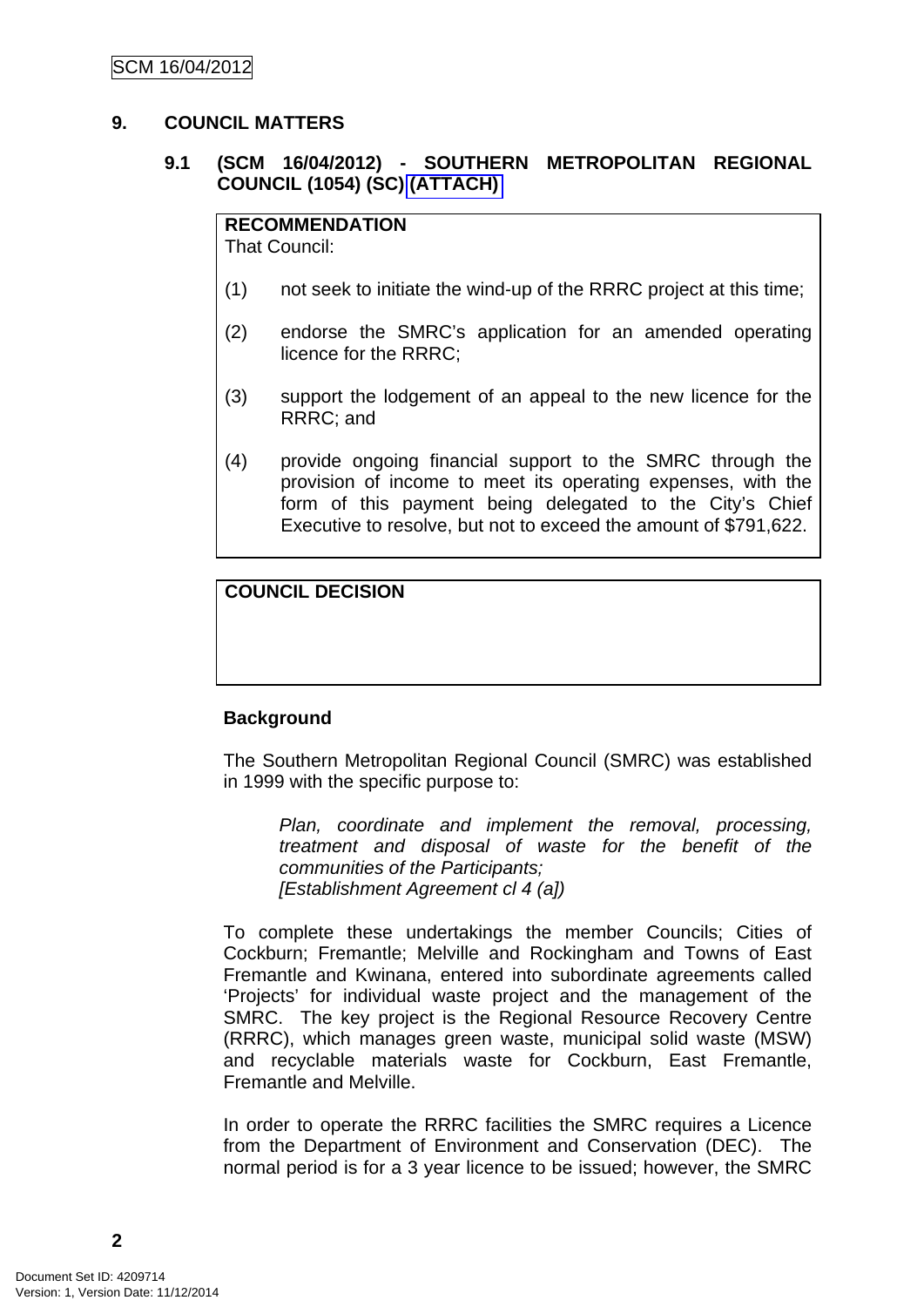had recently been operating with a 6 month licence as a result of odour management issues associated with its operations.

The SMRC was required to make a new licence application and provide the DEC with a number of reports by 17 March 2012. While these actions were undertaken by the due date, the new Licence subsequently issued does not allow the processing of green waste or MSW at the RRRC after 14 April 2012.

This decision has serious consequences for the SMRC, which are outlined in this report, the most pressing of which is whether it can continue to operate.

## **Submission**

On 11 April 2012 the SMRC held a Special Council Meeting and resolved to seek the DEC's endorsement of an amended licence and seek funding support from the RRRC Project Participants to meet its operating costs up until 30 June 2012, to a maximum of \$1,965,479. While the Minutes of the SMRC meeting were only in draft at the time of writing this item, a copy of these is included as Attachment 1.

## **Report**

The SMRC Establishment Agreement (as amended 1 December 2000) is the overarching legal arrangement between its members for the operation of the Council. This Agreement, along with the two Project Participants Agreements (PPA), sees the SMRC undertake its purpose of waste processing in the following way:

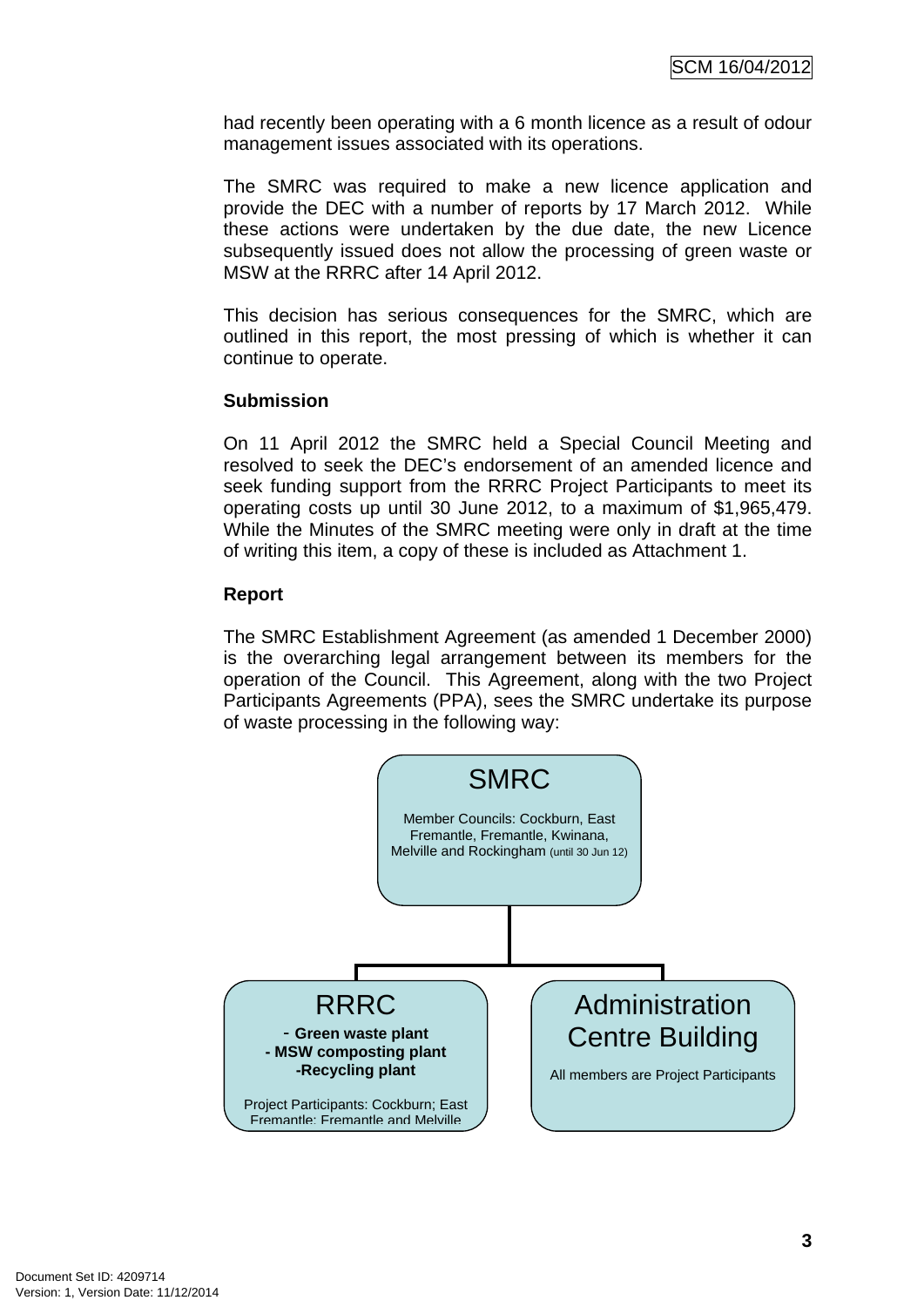The RRRC is the major undertaking of the SMRC. The PPA dated 12 April 1999, which was varied by a Deed of Variation stamped 1 December 2000, covers both the Waste Composting operations (green waste and MSW) and the Materials Recovery Facility (MRF). In order to operate these facilities the Environmental Protection Act (the Act) requires the SMRC to hold a Licence, which is issued by the DEC Chief Executive Officer (CEO).

On 30 March 2012 the DEC CEO issued a new licence that only allows the RRRC to operate from 1 April 2012 until 9 June 2012. It also requires the SMRC to 'cease receiving putrescible waste by 14 April 2012' and to 'ensure all compost whether fully processed or not is removed from the site by 9 June 2012'.

This decision has serious consequences for the SMRC and its members, as detailed below.

Financial Viability. The SMRC's financial position is severely compromised by this outcome. The loss of income from gate fees for the Waste Composting Plant affects the primary source of income for that operation. Since the MRF was destroyed by fire and a new facility is still under construction, that operation generates no income and has a shortfall in funding for its completion. That shortfall was provisioned for by the SMRC use of reserve funds, but this outcome is problematic if the SMRC itself ceases to exist.

Without alternate income the RRRC and in turn the SMRC will become insolvent. As this is a realistic prospect, the question of wind-up must be considered. Clause 8.20 of the Establishment Agreement states:

*The members of the Council appointed by the Project Participants of a Project may resolve, by absolute majority, to wind up the Project.* 

While in the first instance this is a decision for the SMRC Board, the City of Cockburn's member would need guidance from Council as to whether this course of action should be considered.

The insolvency question relates to the income guarantee of the Participants. While the PPA requires the preparation of an annual budget for the RRRC in accordance with the Local Government Act, the two direct income streams for operating expenses are an 'annual contribution' to operating expenses (mainly covering fixed administration expenses) and 'gate fees' for each tonne of waste delivered to the plant.

Legal advice was provided to the SMRC that indicated the PPA did not specifically address the circumstances where an operating deficit for the project existed. While this could be accommodated year to year by way of variance to the quantum of the annual administrative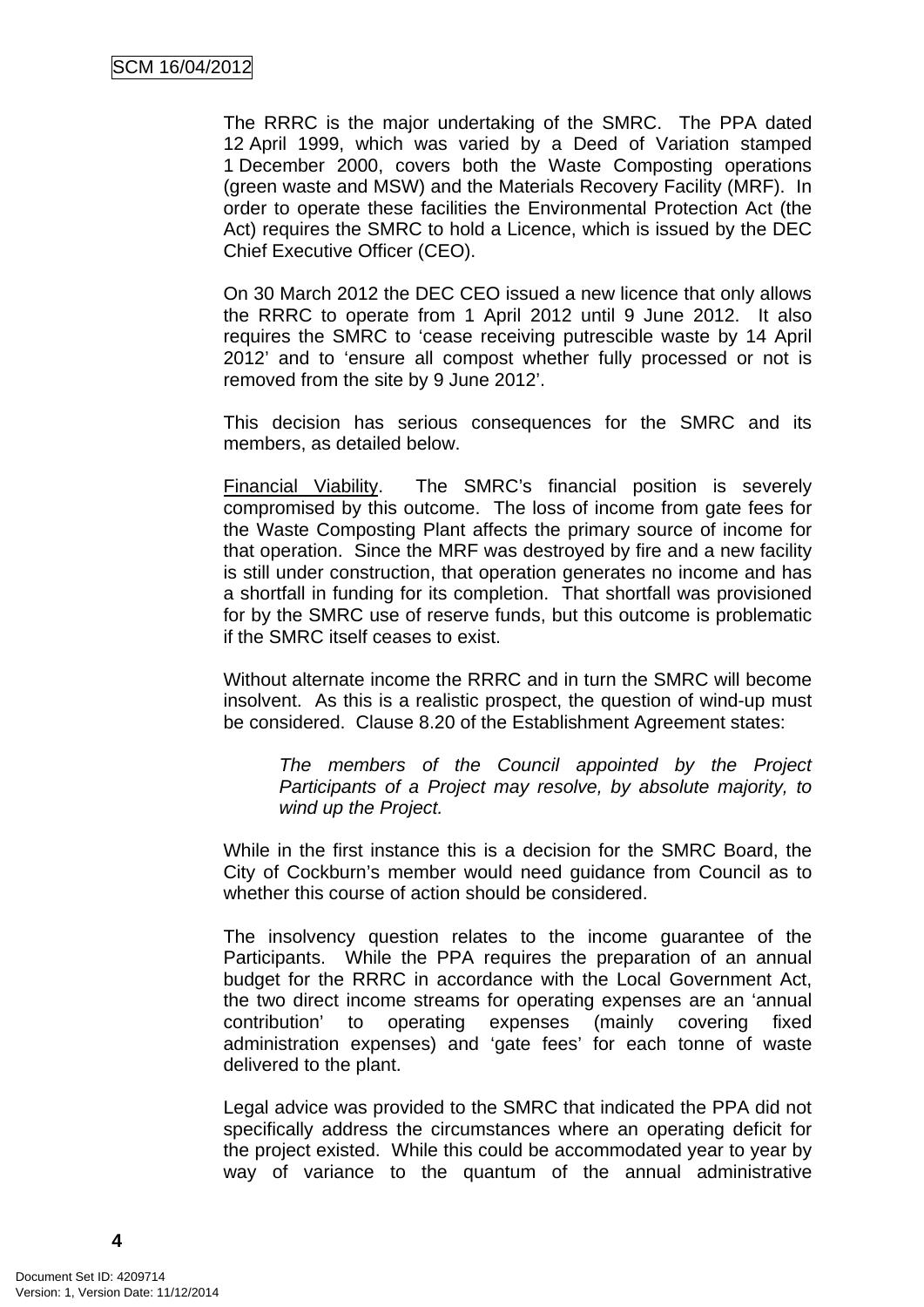contribution or the gate fees, the PPA did not contemplate a circumstance where the RRRC could not '*receive'* waste, as has been conditioned in the new licence.

The capacity for the SMRC to charge a gate fee for a service it cannot perform is, in the view of the City's Chief Executive Officer, highly questionable. There is also a precedent when the SMRC was unable to perform a recycling service due to the MRF fire, it advised its members that in these circumstances it could not; arrange an alternative service, receive material or charge a gate fee for alternative services.

Insolvency would follow if the SMRC could not meet its financial liabilities. This is not a question for repayment of the capital debt as the PPA requires participants to make contributions for this liability regardless. But with a shortfall in operating income, insolvency is an inevitable consequence.

Clause 8.23 of the Establishment Agreement states that:

*If a Project is wound up pursuant to clause 8.20 the Project Participants shall indemnify the Regional Local Government … with respect to that liability or debt* 

So, in the event of these circumstances, the City of Cockburn and other participants would still be liable for all costs incurred by the SMRC. But as the insolvency would only follow from the RRRC not being able to receive waste and there is a process by which the SMRC can appeal the conditions imposed by the RRRC's Licence, in turn allowing it to reopen, the question must be asked "do the participants really want the project to wind-up at this point in time?"

With all future liabilities of the SMRC ultimately guaranteed by its members, it is also open to the project participants (ie Cockburn, East Fremantle, Fremantle and Melville) to provide funding support to the RRRC project for other short term contingencies. Funding guarantee is essential if the RRRC and, in turn, the SMRC is able to meet its operating liabilities and appeal the licence conditions imposed by the DEC.

It is the view of the City's officers that the original intent of the Establishment Agreement remains unchanged. The City still seeks to have the SMRC receive and process its waste and does not support returning to disposal of MSW into landfill. This position is not a financial one as it would be cheaper to landfill, but it has always been the environmental position of the City that land-filling is not sustainable. The RRRC project minimises the amount of waste going into landfill and without this there is no alternative available to the City, other than landfill.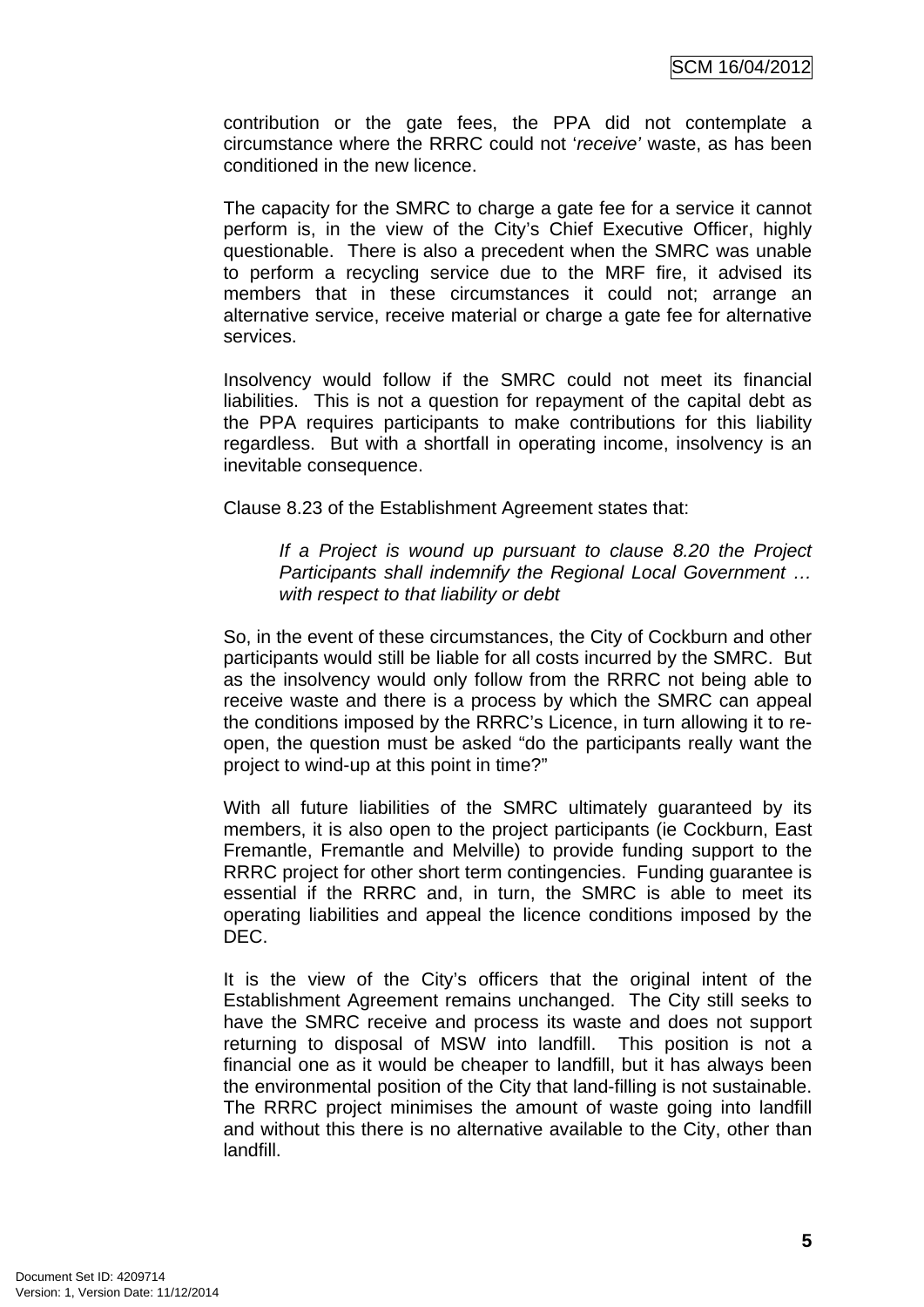As an interim financial arrangement it is proposed that the RRRC participants continue to make payments to the SMRC. A simple option would be based on payment of a modified SMRC gate fee, being the current gazetted fees less disposal costs directly incurred by participants. It would be a payment as an 'operating contribution', until such time as the SMRC could again receive waste. There is a precedent for this arrangement as participants have previously paid the SMRC in the circumstances where waste had to be diverted from its facilities, with this based on the gate fees for the type of waste diverted (ie green or MSW).

In their 'submission' the SMRC has sought that the City provide them with funding support to the amount of \$791,622. While the request sought the funding up until 30 June 2012, it did not stipulate the timeframe for specific payments or individual sums. As this can be resolved by the administrative agreement, it is recommended that the specifics be left to the City's CEO to finalise with the SMRC management.

Licence. The City's officers also believe the decision of the DEC CEO with respect to the RRRC's new Licence is unduly harsh and did not fully understand the implications for the SMRC and its members.

Its harshness is reflected in the timelines imposed in the conditions. A two week period for the RRRC to stop receiving waste and a 10 week period for the removal of all waste by-products (ie compost) from site, leaves the participants to find alternative disposal sites to commence land-filling almost immediately. As well, the removal of part-processed compost may well see this also need to be disposed of at landfill, as it won't be sufficiently processed to go to the contracted processors of the finished compost. Both outcomes of this decision have poor environmental consequences.

Contrast this position to what the DEC would have been required to follow if an 'amended, revoked or suspended' licence was proposed. In these circumstances section 59B (2) of the Act would have required the DEC to provide the SMRC with a written notice prior to having invoked his decision, with such notice to:

- *(a) state the details of the proposed action; and*
- *(b) invite the holder to make representation to the CEO to show why the action should not be taken; and*
- *(c) state the period (at least 21days after the notice is given to the holder) within which representations can be made.*

In other words, the SMRC would have been allowed a reasonable period in which to respond to the conditions being proposed and make some representation on the impact that they would have.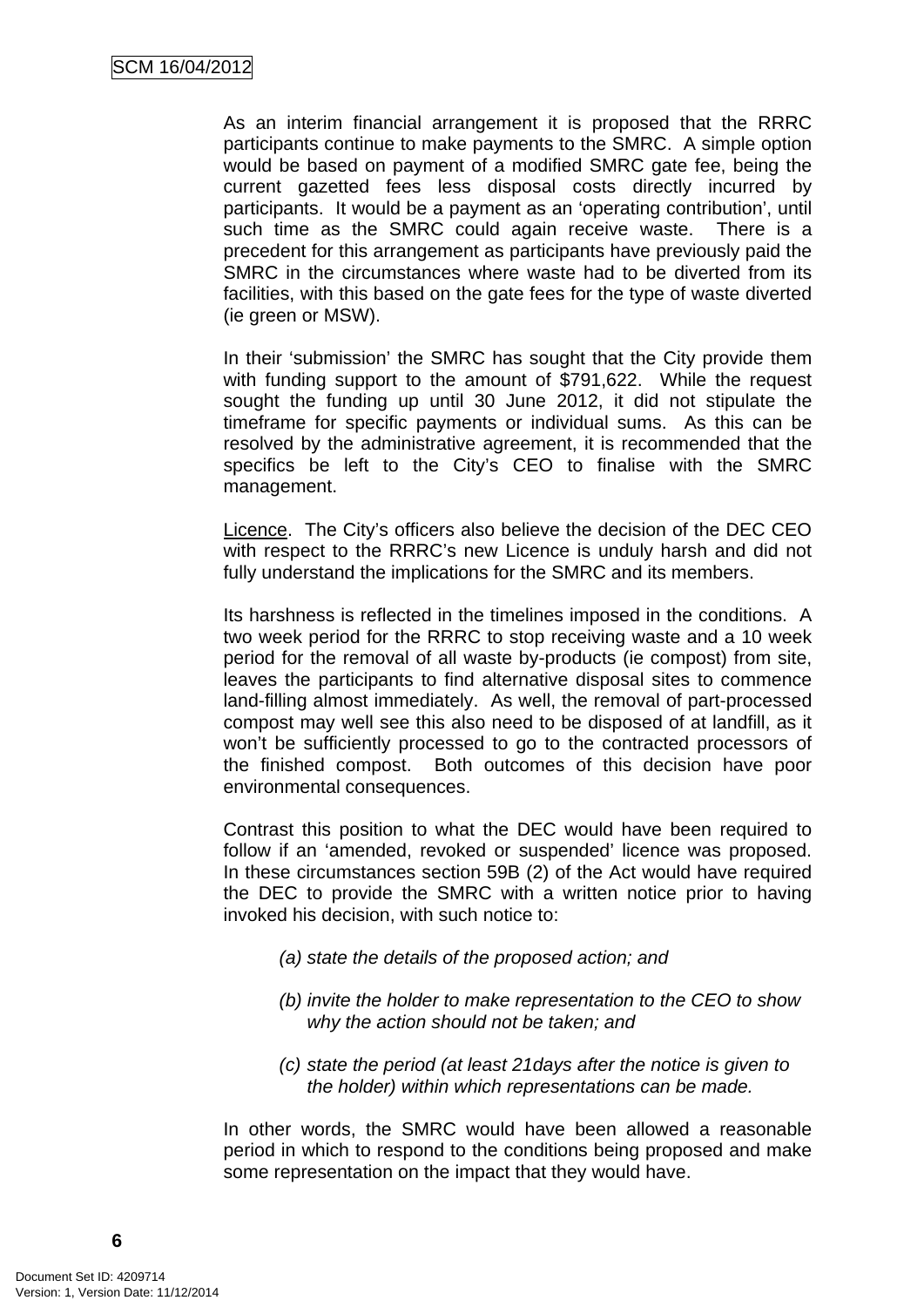While the licence process allows the licence holder to initiate an appeal on the decision through an appeal to the Minister for Environment, this is a time consuming outcome and may not lead to resolution for at least six months. As noted in the Submission, the SMRC Board has resolved to proceed down this path and it is recommended that the City support this action, albeit with consideration of the discussion included in the Odour Management section of this report.

In the interim the SMRC has proposed seeking to use the section 59B provisions of the Act to seek an amended licence be issued by the DEC. It is open to the DEC to consider varying the new licence to allow re-processing of MSW, most probably under stringent conditions, but such an outcome would support the financial position of the SMRC in the interim, allowing it to continue trading while addressing concerns raised by the DEC.

Odour Management. A media statement issued by the DEC Director General, Mr Kieran McNamara, on 30 March included the following statement:

 "a new licence would be considered if the centre installs new primary treatment or enclosure and secondary odour treatment equipment, and improves its quality assurance and monitoring systems."

To understand the likely ramifications of this recommendation a brief commentary on the current odour management is included.

The RRRC manages odours in the following ways:

- *Containment*. The plant has engineering systems to maintain negative pressure, a vacuum like operation to contain untreated air within the plant. Failure of negative pressure will allow fugitive emissions from the plant, as may have occurred in February 2012 when there was a disruption to the fan systems, when a spike in odours was recorded. The plant is also fitted with electronic doors and door alarms to ensure that any opening occurs for limited periods.
- *Processing.* Waste is received at the tipping floor, where larger contaminants are removed before it moves into one of four waste digesters, which breaks the product down through anaerobic action. The digesters are contained systems with their entry and exit points located within the plant enclosure. A ventilation system takes air from the tipping floor through a 'scrubber' before it is passed into biofilters 3 and 4. Neither of these biofilters has been identified as a source of unreasonable odour in any of the previous operational reviews. Following digester action, the waste is screened to remove contaminants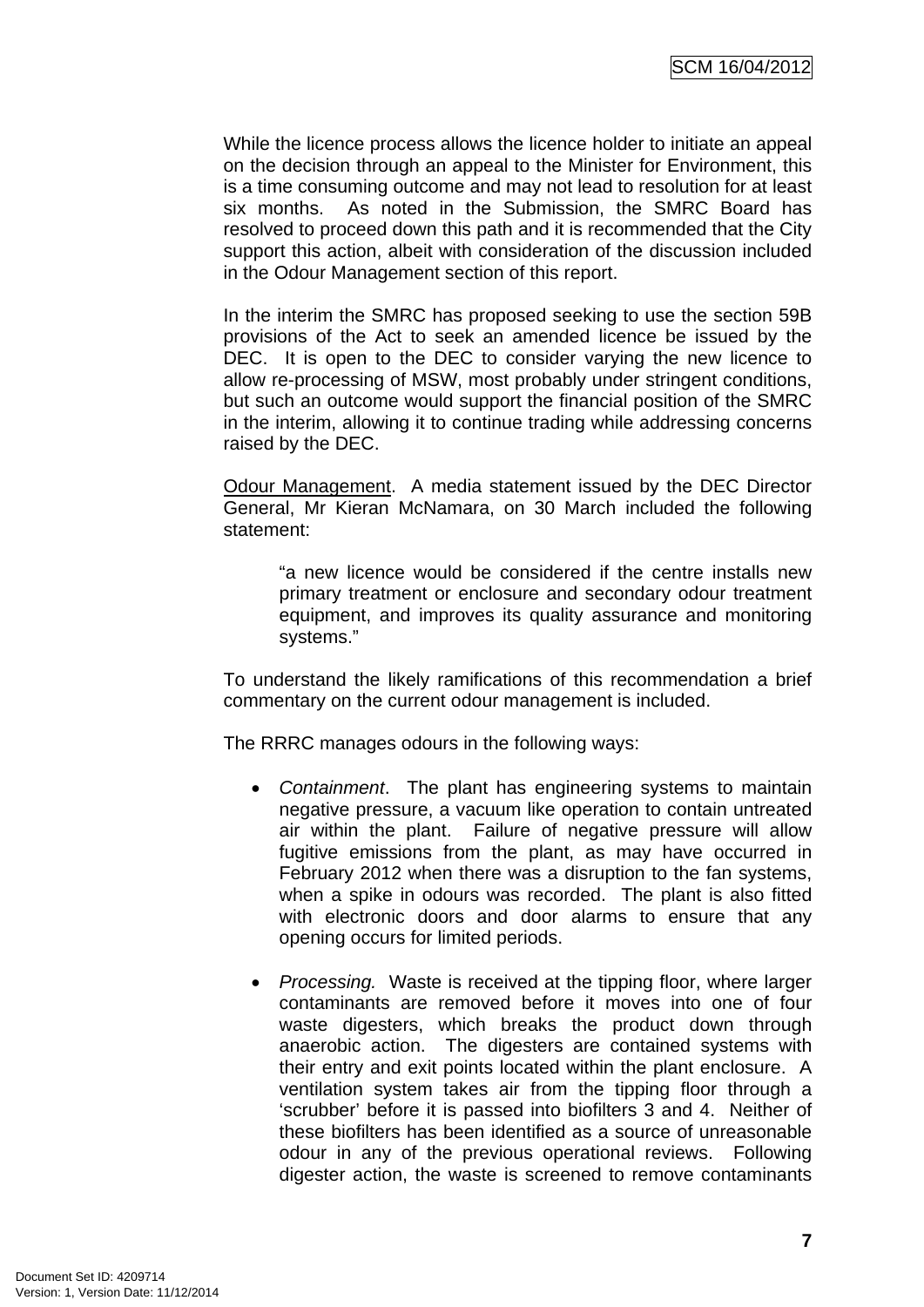and the residual compostable waste moves into a processing shed. A separate ventilation system removes air from the composting shed into biofilters 1 and 2. This part of the operation has high concentrations of dust, which requires additional management treatment. Air is misted in the composting shed to reduce dust and increase humidity prior to it passing into the biofilters. But as this air is not 'scrubbed' prior to biofiltering, maintaining the right amount of humidity in the ambient air passing through the ventilation can be difficult. Biofilter 1 in particular has recently been identified to have 'hot spots' where the biofilter media has dried out. While water is sprinkled onto the biofilters, if the cells dry out they are less efficient at breakdown of odour.

Potential modifications to the plant would include additional 'primary' odour treatment of the composting room ventilation, via a scrubbing system similar to that fitted to the tipping floor. This action should also assist to maintain the humidity of the air moving to biofilters 1 and 2, thereby increasing their reliability.

Alternatively, 'secondary' management could be undertaken by enclosure of biofilters, but specifically filter 1, with this vented to improve odour dispersion. The biofilter air can also be better blended with clean air to reduce its concentration prior to venting.

One of the reasons the neighbouring suburbs of Leeming and Melville have a higher concentration of 'odour complaints', is that under certain environmental conditions air circulation and odour dispersion around the plant is more limited.

In times of high ambient temperature and low humidity biofilters 1 and 2 appear to have a greater capacity to 'dry out'. Under these circumstances where there is a weak south easterly or easterly breeze, any residual odours from the biofilters disperse more slowly and would drift towards these suburbs. This was precisely the set of circumstances that occurred in March 2012 when Perth experienced its hottest March on record. It also came on the back of the fan failure in February, these two outcomes resulting in increased odour complaints.

Should the SMRC proceed to install additional primary and / or secondary odour treatment, one sure way to minimise any localised amenity impacts would be for the SMRC to reduce or not receive waste when any of these systems required were off-line. This would help establish the timeline for system modifications as modified systems would have to be in place by mid December 2012, or the plant cease taking waste until at least the end of April 2013, as this is the time period which typically produces the adverse environmental conditions as can be seen in the 2011 odour complaints history (Attachment 2).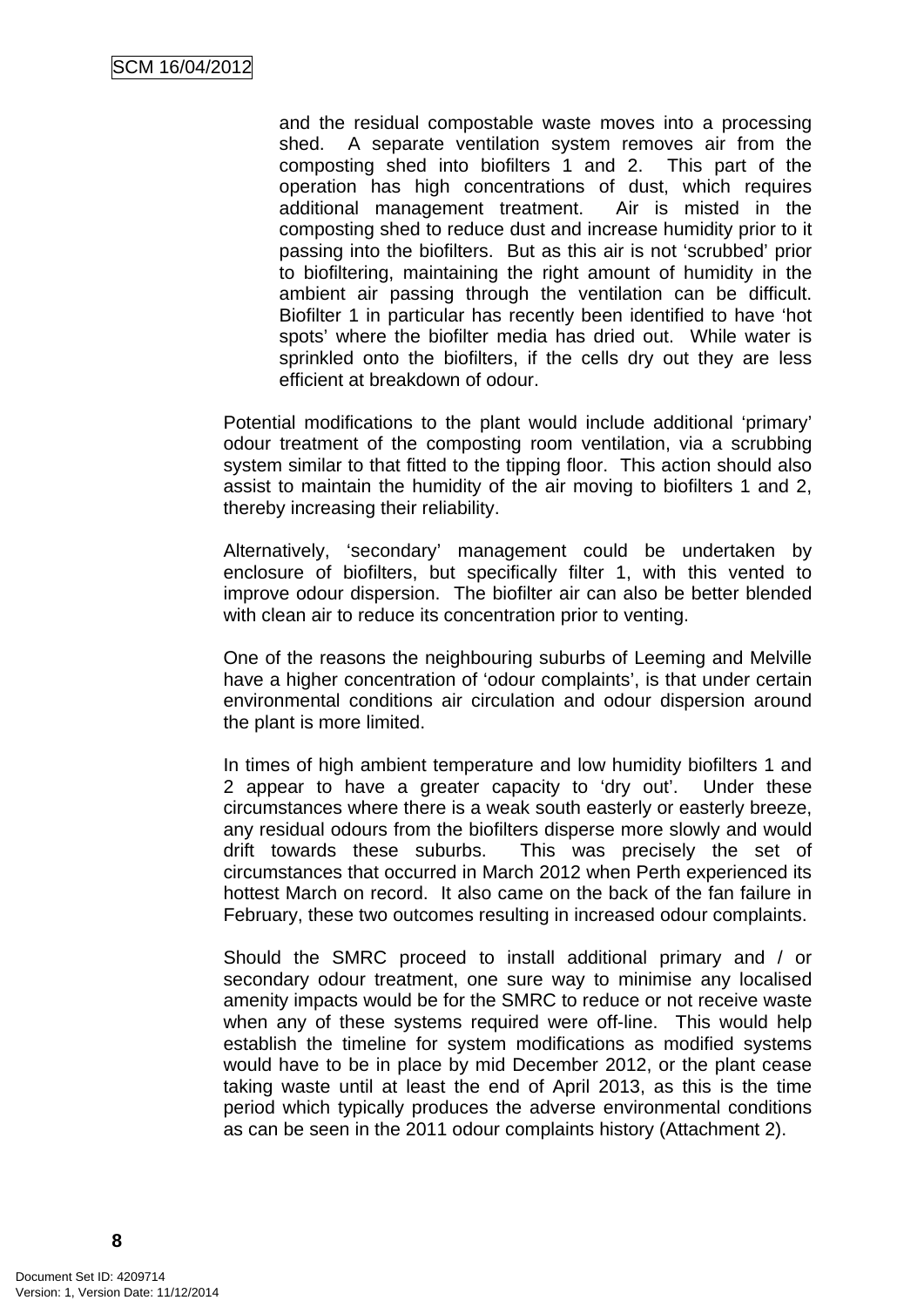Proposed Course of Action. If the SMRC is to remain viable it needs to return to operations as quickly as possible. Given the environmental conditions that typically impact its operations are largely over, the following 'amendments' to the new Licence could be recommended to the DEC:

- The RRRC reduces its waste input only receiving the waste of the members. The operation receives 84,000 tonnes of MSW per annum, but only 60,000 tonnes of which comes from the members. The reduction in throughput will reduce activity in the plant and odour generation.
- The Environmental Improvement Plan initiatives contained in the licence submission to the DEC need to proceed. The SMRC had identified a range of actions that it intended to take to the biofilters (particularly biofilter 1) and pressure management systems that are crucial to odour management.
- To allow independent scrutiny the SMRC should make operating data from these systems available to the public via its websites. Officers from the SMRC have advised that this is possible. A similar approach was adopted by Cockburn Cement Limited, where live monitoring of the emissions from its kilns was made available via the internet. Such an outcome would allow for community oversight and should reduce distrust between the community action groups and the SMRC about data accuracy.
- Prior to initiating capital improvements odour modelling for each option be undertaken. This data should be shared with the community and project participants so that everyone understands the beneficial improvements and establish measurable baselines for these initiatives.

Conclusion. The new Licence issued for the RRRC has serious consequences for the SMRC. The EPA's decision will have the effect of making the SMRC insolvent if the participants don't agree to providing alternative income arrangements for the SMRC.

Paying the SMRC via a 'modified gate fee' would guarantee the SMRC could remain financial avoiding a requirement to seek the RRRC to be wound up at this point in time. This does not mean the Participants would be signing a blank cheque, but it would allow time for the DEC to consider an application for licence amendments, or an appeal against the current licence to be determined by the Minister.

Determining what additional odour management systems are required as well as the capital costs of each option will require detailed engineering design and costing. The project participants will need this information prior to making any further decisions on the future of the SMRC.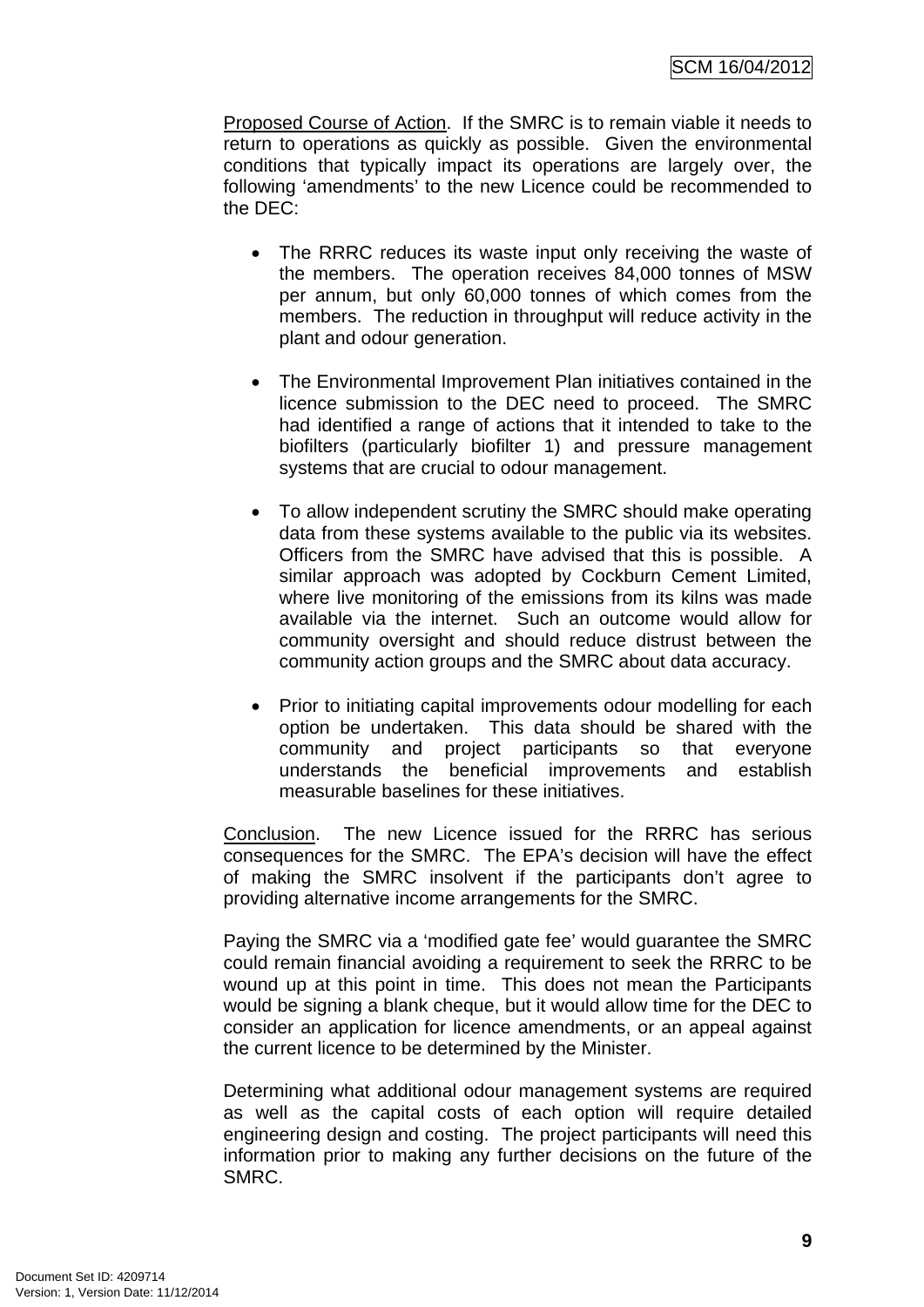Any modifications to the plant will also require approval from the DEC and probably the City of Canning, who are the relevant Local Government Authority for actions required under the Planning and Development Act. Each of these actions will be subject to public scrutiny, a further way the DEC can ensure the public and local community of interest is intimately involved in this review process.

## **Strategic Plan/Policy Implications**

#### **Governance Excellence**

*To provide effective monitoring and regulatory services that administer relevant legislation and local laws in a fair and impartial way.* 

## **Budget/Financial Implications**

Under the proposed modified waste charges arrangement, the cost of income support to the SMRC can be accommodated within the current budget allocations.

Proposals for additional capital expenditure will need to be fully costed and submitted to the participants for future consideration. Indicative costs for additional primary odour treatment, e.g. gas scrubbers, are in the range of \$2.0M.

## **Legal Implications**

Section 3.63 of the Local Government Act, 1995 provides the mechanism for the dissolution of a Regional Local Government. This is reflected in the Establishment Agreement as referred to in the report (as Clause 8.20).

## **Community Consultation**

The City has not commissioned specific community consultation in the preparation of this report. However, a community attitude survey was commissioned by the SMRC in November 2011 and the results of that are attached. The report found strong support for the functions being performed by the SMRC on behalf of its member Councils, but also found that sections of the population have specific concerns about the management of odours.

## **Attachment(s)**

- 1. Unconfirmed copy of SMRC Minutes 11 April 2012.
- 2. DEC licence.
- 3. Odour complaint history.
- 4. SMRC Community Survey.